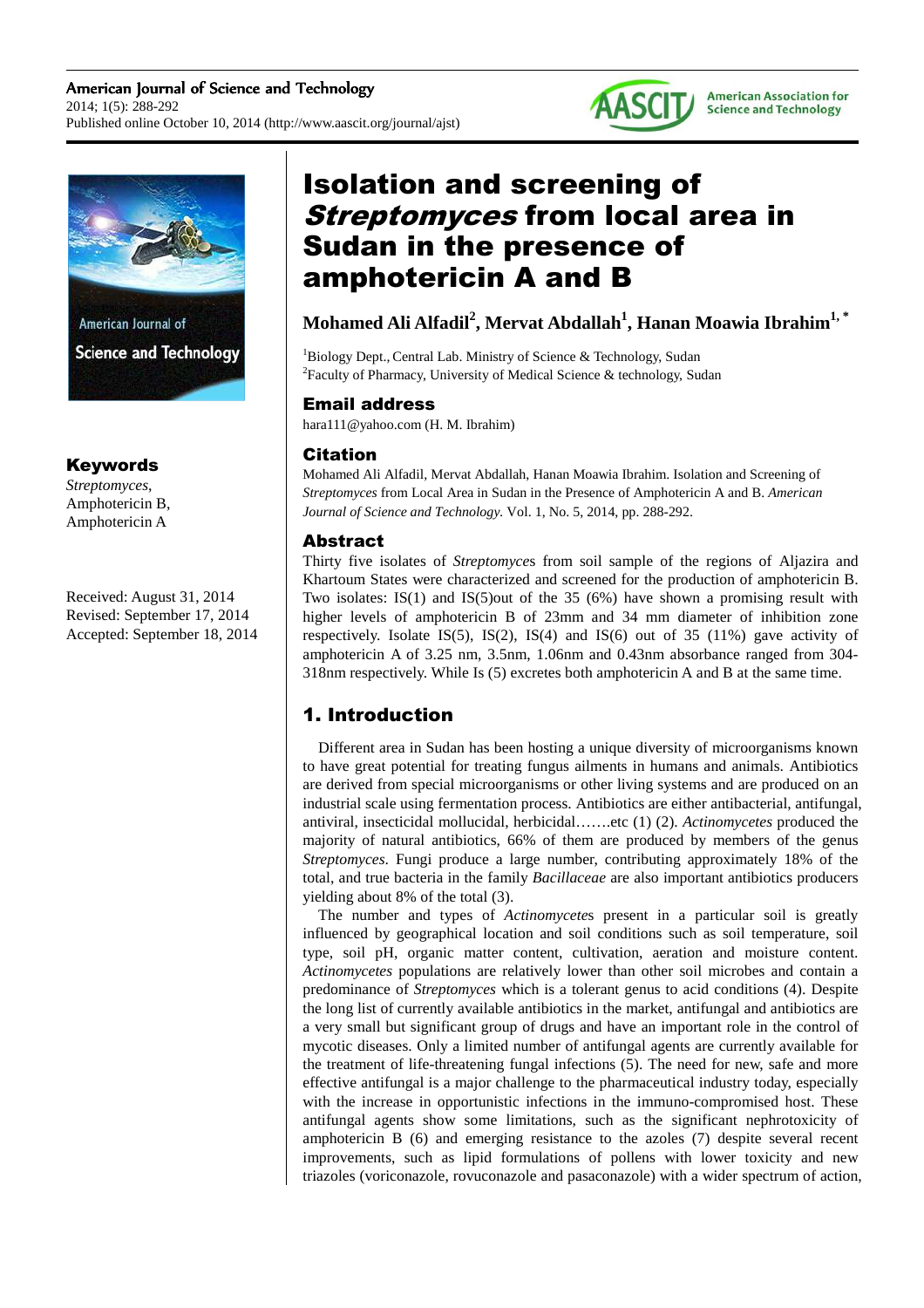including activity against some azole-resistant isolates (8). The development of new antifungal agents, preferably naturally occurring with novel mechanisms of action, is an urgent medical need.

Amphotericin B is essentially a high molecular weight macrocyclic lactone, better known as amacrolide, possessing achromophore of 7 conjugated double bonds. In addition to the large lacton nucleus, amphotericin B has other characteristic groups including an amino sugar (10).

*Streptomyces nodosus* is the only known high producer of amphotericin B, a widely used antifungal drug for chronic and systemic fungal infections. (11). In 1961 and 1962 , two patents were granted to Ducher and his team (12) This has opened newer areas of research to improve the yield reduce toxicities, explore new organisms for similar or better product which can result in a much more efficient and reliable product with an antifungal agents compared to antibacterial, are few but have an important role in the control of plant and human mycotic diseases. The search for new; safe, broad-spectrum antifungal agents with greater potency has been progressing slowly in immune side effects (9). This has opened newer areas of research to improve the yield reduce toxicities; explore newer organisms for similar or better. This study is suggested in response to the worldwide need for production of amphotericin B antifungal activity with for use in medicine.

### 2. Materials and Methods

#### 2.1. Isolation of the Microorganism

Soil s samples are collected from Algazira and Khartoum states, Sudan, for each collected sample, 1000 mg of the soil were suspended in 100 ml of physiological water (NaCl 9  $gl<sup>-1</sup>$ ) then incubated in an orbital shaker incubator at  $28 \text{ °C}$  with shaking at 200 rpm for 30 min. Mixtures were allowed to settle, and serial dilutions up to  $10^{-4}$  were prepared using sterile physiological water and agitated with the vortex at maximum speed. An aliquot of 0.1 ml of each dilution was taken and spread evenly over the surface of on selective medium (ISP-2 medium). The isolated colonies were taken up for microscopic examination and further identification. Upon a primary identification to species level, they were taken up for screening for amphotericin B production. The isolates were maintained on glucose asparagines slants at  $8 °C$ .

#### 2.2. Growth Medium

The culture upon primary selection were inoculated into growing medium (yeast extract 1%, Dextrose 1%, Calcium carbonate 0.01%) for 48 hours at 30  $\degree$ C in shaking conditions. 5% of the inoculum was transferred into production medium ( production medium: Bactopepetone 1% , Dextrose 5%, CaCO<sub>3</sub> 1%, MnCl<sub>2</sub>.4H<sub>2</sub>O 0.001%, and FeSo<sub>4</sub>.7H<sub>2</sub>O 0.01% at pH of 7.4) and incubated at  $30^{\circ}$ C for 192 hours on orbital shaker incubator . 0,4 mg/ml of streptpmycin sulphate solution was added to the medium at 24 and 96 hours. The

concentration of product was measured using spectrophotometer for amphotericin A and B (13).

#### 2.3. Analysis

After 192 hrs of incubation, the production medium was analysed for the presence of amophotericin A and B. In two microfuge tubes, 1 ml of 20% production medium in Dimethyl sulphoxide was pipetted. The tubes were vigorously shaken for 60 minutes and centrifuged at 10,000 rpm for 10 minutes. 1 ml of 20% supernatant in methanol was transferred into fresh microfuge tubes, mixed well and centrifuged again. The supernatant solution was analyzed using spectrophotometer between 250 and 450 nm. The absorbance obtained were plotted on the standard graph for amphotericin B (13).

#### 2.3.1. Growth on ISP-2 Agar Medium

The isolates formed characteristic creamish –white colonies embedded into the medium which sporulated well upon longer incubation turning completely white in colour. The reverse of the colony showed clear demarcations and was pigmented to punkish brown colour.

#### 2.3.2. Gram Staining

Gram positive stained thin mycelium with open and closed spirals typical of *Streptomyces* species. *Streptomyces nodosus* is a gram positive bacterium. Which can be identified by several methods, along with a positive gram stain, the mycelium are very distinct when viewed under 640X magnifications showing open and closed (14).

#### 2.3.3. Growth on Glucose

Aspargine Agar Medium showed grayish colored growth with yellow color water insoluble fluid deposit at the bottom of the slant. This proved the identity to belong to *Streotomyces* species. A yellow liquid was also found to be present surrounding the colonies on the slant which when analysed were found to Amphotericin B.

#### 3. Results and Discussion

Microorganism plays a significant role in the pharmaceutical industry; about 23,000 bioactive secondary metabolites were produced by microorganisms and about 150 of them are being used in pharmacology, agriculture or other fields. *Actinomycetes* produce 10,000 bioactive metabolites which represent 45% of all bioactive microbial metabolites discovered so far (15),(16).Thirty five presumptive *Streptomyces* isolates were recovered from different soil samples collected from different locations in Sudan: 50% from Algazira State, 25% from Khartoum State (Soba & Tutti), 25% of the isolates from Sinar and were given a number prefixed with IS (Table 1). All of the isolates were considered as *Streptomyces* based on the morphology, microscopic observation growth on Aspargine Agar Medium and ISP-2 growth medium depending on mycelia growth nature and their abilities to grow on ISP2 supplemented with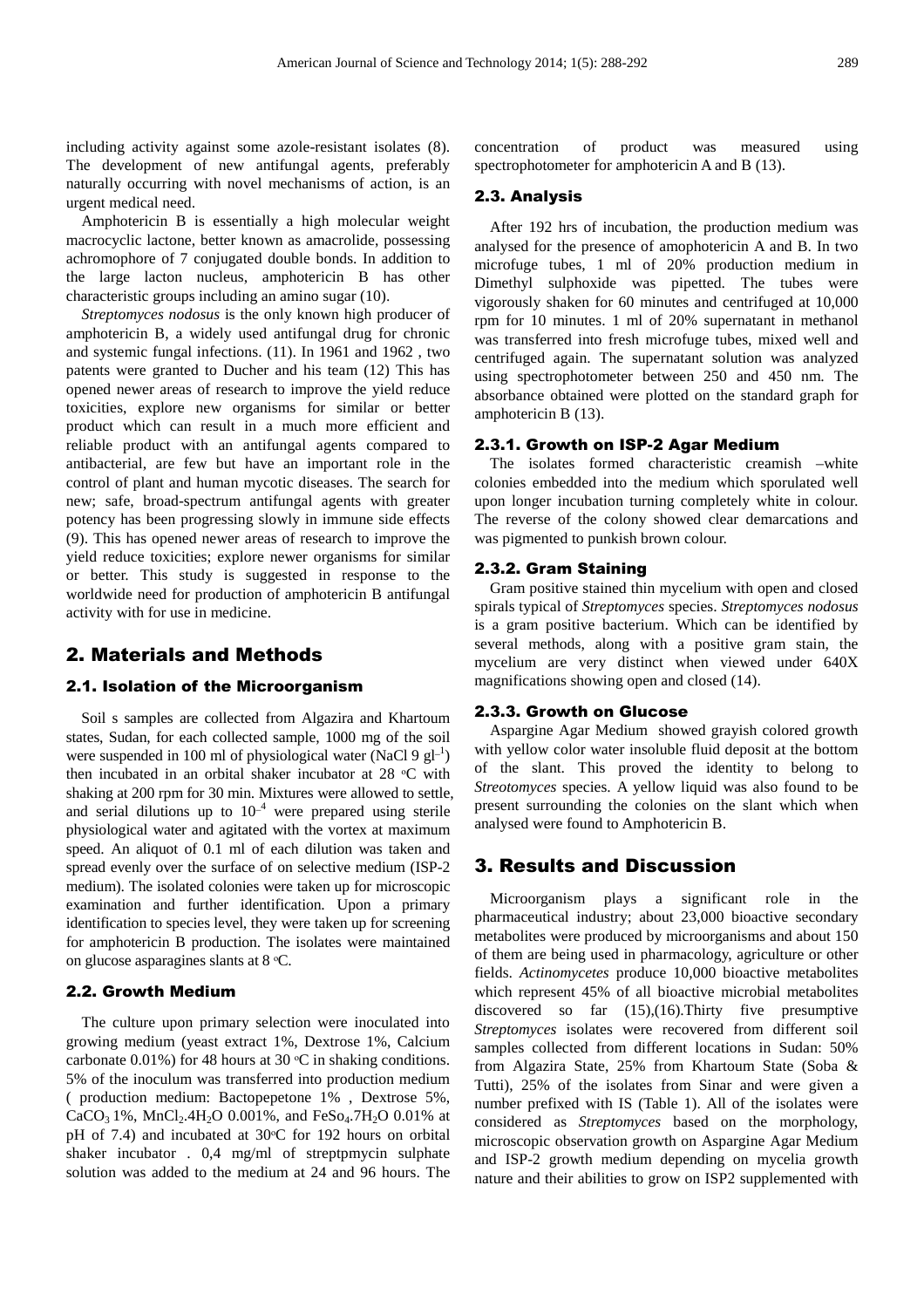50ug/ml Nystatin and with 1 ug/ml of penicillin (17). This medium is selected for *Streptomyces* since it contain glycerol that most *actinomycetes* use as a sole carbon source. Nystatin reduces fungal growth whereas penicillin reduces the development of non-filamentous bacteria and *actinomycetes*  other than *Streptomyces* (18).

The obtained isolates were screened for their abilities to inhibit the growth of certain pathogenic fungi. Screening was performed by the well Diffusion Agar Method and the diameter of growth inhibition zones were measured in millimeters for each isolate. The results are shown in plate (1). As clear from Table 2, approximately 6 isolates (17.1% ) of the *Streptomyces* isolates have in vitro anti-fungal activities against *Candida albicans*, where as the rest 29 isolates (82.8%) failed to show any activity against any of the tested fungi. The highest activities were shown by the isolates IS (1) and IS(5) against *candida albican* with inhibition zone diameters of 23 and 34 millimeters, respectively. The entire exercise was repeated 3 times to check the consistency and stability of the yields obtained. Among more than 400 actinomycetes screened against *Magnaporthe grisea*, the strain BG2-53 showed 98% of the fungal control at 50 mg/ml. (19)

*Table 1. Streptomyces Presumptive isolates and their sources*

| <b>Isolate</b>  | Source of soil sample   |
|-----------------|-------------------------|
| IS $(1)$        |                         |
| IS $(2)$        |                         |
| IS <sub>3</sub> |                         |
| IS <sub>4</sub> |                         |
| IS $5$          |                         |
| IS $6$          |                         |
| IS $7\,$        |                         |
| IS $8\,$        |                         |
| IS <sub>9</sub> | Aljazeera State         |
| IS $10$         |                         |
| <b>IS 11</b>    |                         |
| IS 12           |                         |
| IS 13           |                         |
| IS 14           |                         |
| IS 15           |                         |
| IS 16           |                         |
| IS 17           |                         |
| IS 18           |                         |
| IS 19           |                         |
| IS 20           |                         |
| IS 21           |                         |
| IS 22           | Khartoum (Soba & Tutti) |
| IS 23           |                         |
| IS 24           |                         |
| IS 25           |                         |
| IS 26           |                         |
| IS 27           |                         |
| IS 28           |                         |
| IS 29           |                         |
| IS 30           |                         |
| IS 31           | <b>Sinar State</b>      |
| IS 32           |                         |
| IS 33           |                         |
| IS 34           |                         |
| IS 35           |                         |

*Table 2. Presence of Streptomyces in the samples* 

| <b>Isolates</b> | Activity against candida albican |
|-----------------|----------------------------------|
| IS <sub>1</sub> | $\qquad \qquad +$                |
| IS $2$          | $^{+}$                           |
| IS <sub>3</sub> | -                                |
| IS $4$          | $\ddot{}$                        |
| IS $5$          | $\ddot{}$                        |
| IS $6$          | $\ddot{}$                        |
| IS <sub>7</sub> | $^{+}$                           |
| IS $8$          |                                  |
| IS <sub>9</sub> |                                  |
| IS 10           |                                  |
| IS 11           |                                  |
| IS 12           |                                  |
| IS 13           |                                  |
| IS 14           |                                  |
| IS 15           |                                  |
| IS 16           |                                  |
| IS 17           |                                  |
| IS 18           |                                  |
| IS 19           |                                  |
| IS 20           |                                  |
| IS 21           |                                  |
| IS 22           |                                  |
| IS 23           |                                  |
| IS 24           |                                  |
| IS 25           |                                  |
| IS 26           |                                  |
| IS 27           |                                  |
| IS 28           |                                  |
| IS 29           |                                  |
| IS 30           |                                  |
| IS 31           |                                  |
| IS 32           |                                  |
| IS 33           |                                  |
| IS 34           |                                  |
| IS 35           |                                  |



*Plate 1. Inhibition zones around Streptomyces colonies using Agar Diffusion method.* 

### 3.1. Characterization Streptomyces

*Streptomyces* which showed in vitro activities against any of the tested fungi were selected and characterized according to the directions given by the International *Streptomyces* Project (17) and Bergey's Manual of Systematic Bacteriology (20) and involved cultural, microscopic and biochemical characteristics.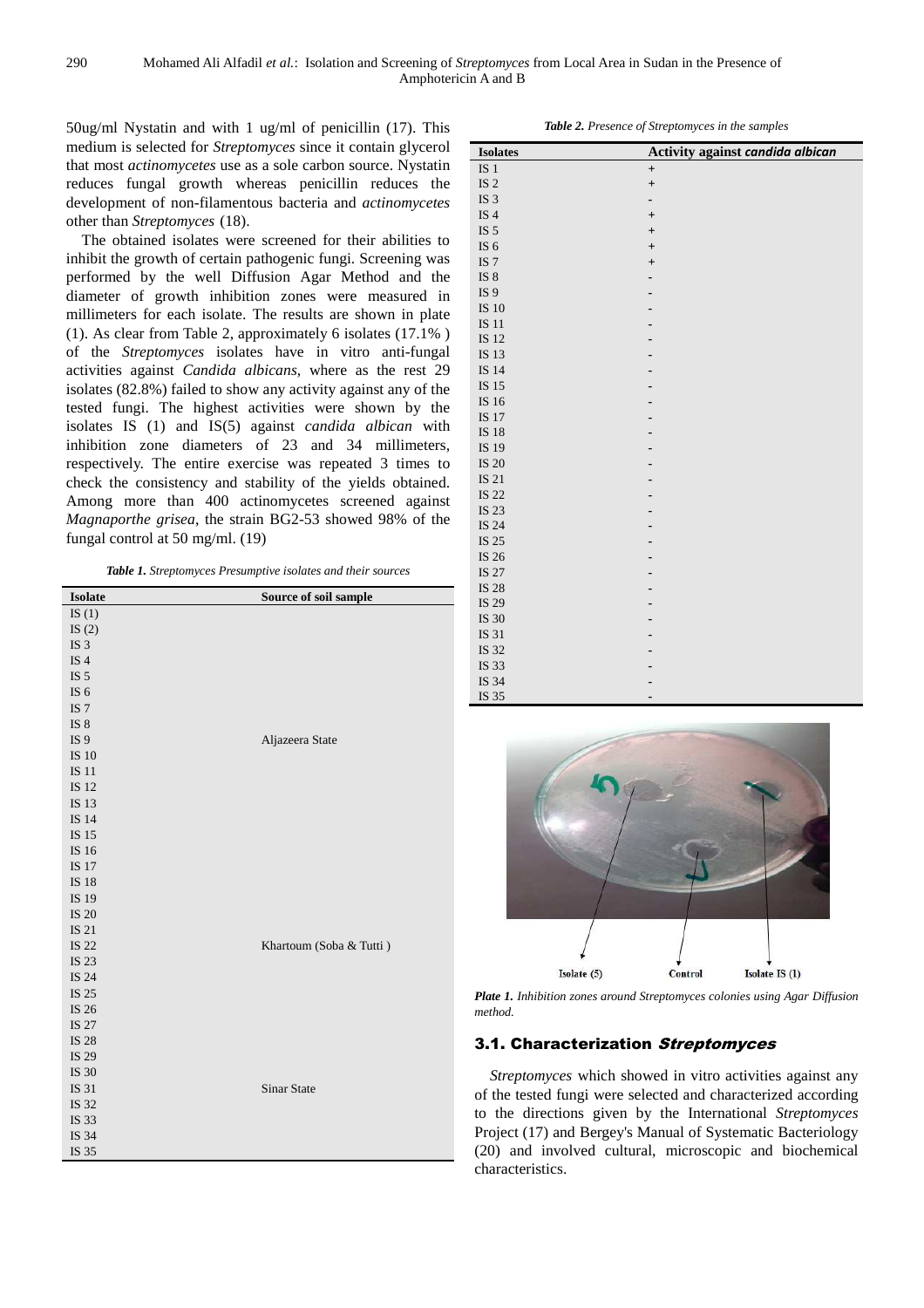The results of cultural characterization showed that the colonies of the tested isolates were opaque and the majority were round in shape. They were initially; relatively small and smooth -surfaced but later they developed a weft of aerial mycelium that appears granular and powdery. Initially, all isolates have whitish creamish colonies but later they produced a variety of pigments that colored that vegetative. Aerial mycelia (table 3). All tested isolates grew on ISP2 agar showing morphology typical to *actinomycetes* (17), (21)

*Table 3. Cultural characteristics of potential Streptomyces isolates* 

| <b>Isolates</b> | <b>Shape</b> | <b>Chromgenesis</b> | Edge               | <b>Opacity</b> | <b>Elevation</b> | <b>Surface</b> | <b>Consistency</b> |
|-----------------|--------------|---------------------|--------------------|----------------|------------------|----------------|--------------------|
| IS <sub>1</sub> | filamentous  | Creamish-White      | Filamentous        | Opaque         | Flat             | Powdery        | Dry                |
| IS <sub>2</sub> | filamentous  | White               | Smooth             | Opaque         | Raised           | Powdery        | powdery            |
| IS <sub>4</sub> | filamentous  | Yellow-pale         | Smooth             | Opaque         | Flat             | Powdery        | Dry                |
| IS <sub>5</sub> | filamentous  | Grayish-yellow      | Filamentous        | Opaque         | Flat             | Powdery        | Smooth             |
| IS $6$          | filamentous  | White               | <b>Filamentous</b> | Opaque         | Raised           | Powdery        | Powdery            |
| IS <sub>7</sub> | filamentous  | yellow              | Smooth             | Opaque         | Flat             | Powdery        | Dry                |

3.3. Microscopical Characterisatics

The results of microscopic characterization are shown in the Table 4. It is a clear that all of the tested isolates are gram-positive, acid-fast negative and filamentous.

All were branched but not fragmented (22). At maturity the aerial hyphae of all isolates differentiated into long spiral chain of cylindrical immotile spores of about 0.3um in diameter (23) noticed similar spores of about 2-0.5um in diameter upon *Streptomyces* hyphae differentiation.

*Table 4. Microscopic characteristics of potential Streptomyces isolates* 

| <b>Isolates</b> | <b>Tests</b>      |                 |                        |  |
|-----------------|-------------------|-----------------|------------------------|--|
|                 | <b>Gram</b> stain | <b>Motility</b> | <b>Aerial mycelium</b> |  |
| IS <sub>1</sub> | $+ve$             | $+ve$           | present                |  |
| IS <sub>2</sub> | $+ve$             | $+ve$           | present                |  |
| IS <sub>4</sub> | $+ve$             | $+ve$           | present                |  |
| IS <sub>5</sub> | $+ve$             | $+ve$           | present                |  |
| IS $6$          | $+ve$             | $-ve$           | present                |  |
| IS <sub>7</sub> | $+ve$             | $+ve$           | present                |  |

#### 3.4. Production of Amphotericin A and B by **Streptomyces in Submerged Culture**

*Table 5. Spectrophotometric characterization of amphotericin A and B* 

|                  |               | Absorbance in nm |        |                       |          |  |
|------------------|---------------|------------------|--------|-----------------------|----------|--|
| No               | <b>Sample</b> | 304 nm           | 318 nm | 382 nm                | $405$ nm |  |
|                  |               | Amphotericin A   |        | <b>Amphotericin B</b> |          |  |
| 1.               | Control -1    |                  | 3.3    |                       | 2.96     |  |
| $\overline{2}$ . |               |                  | 3.22   | 2.9                   | ۰        |  |
| 3.               | Isolate No 1  |                  |        | 1.2                   |          |  |
| 4.               |               |                  |        | 1.11                  |          |  |
| 5.               | Isolate No 2  | 3.5              |        | -                     |          |  |
| 6.               | Isolate No 4  | 3.02             | 1.06   |                       |          |  |
| 7.               |               | $\overline{a}$   |        |                       |          |  |
| 8.               | Isolate No 5  |                  | 3.26   | 2.83                  |          |  |
| 9.               | Isolate No 6  |                  | 0.436  |                       |          |  |
| 10.              | Isolate No 7  | 3.3              |        |                       |          |  |

After 192 hrs of the incubation, the production medium was analysed for the presence of amphotericin A and B. In Two microfuge tubes, 1 ml of 20% production medium in dimethyl sulphoxide was pipetted. The tubes were vigorously shaken for 60 minutes and centrifuged at 10.000 rpm for 10 minutes. 1 ml of 20% supernatant in methanol was transferred into fresh microfuge tubes, mixed well and centrifuged again. The supernatant solution was analyzed using spectrophotometer between 250 and 450 nm. The absorbances obtained were plotted on the standard graph for Amphotericin A and B (24). Table 5.

The greater advantage of these isolates is the reduction in the Amphotericin B levels which can help in the making a better potency Amphotericin A with less of Aspargine Agar Medium contamination. Iso (5) showed higher level of Amphotericin A and B of 3.26 and 2.83 at 318 nm and 382 nm respectively. Where as iso (2), (4) and (7) gave higher production of Amphotericin A of 3.5, 3.02 and 3.3 at 304 nm respectively.

Thus it can be well concluded from the above experiments that different area in Sudan are indeed a rich source of microbial biodiversity holding within it immense novelty and potentiality of identifying new isolates for production of life saving drugs. Further studies on the pharmacological and toxicological studies need to be carried out to see if these strains can also reduce the toxicity levels when delivered on a prolonged basis, thereby making them potential candidates for reduced nephrotoxicity. Mutation studies are also needed to be designed for yield improvement.

#### Acknowledgement

I would like to thank the staff of Bacteriology Lab. Central Lab. Ministry of Science and Technology for their constant guidance and encouragement. Special thanks to University of Medical Science And Technology for helping me for financial support.

#### References

- [1] Vining, L.C. (1990). Functions of seconda metaholites, Annual Review of Micrbiology. 44: 3'J5—42
- [2] Berdy, J. (1995). Are *Actinomycetes* Exhausted As A source of Secondary Metabolites. In the proceedings of the 9th Sympsium on *Actinomycetes*, pp. 13-34. Where it have been held.